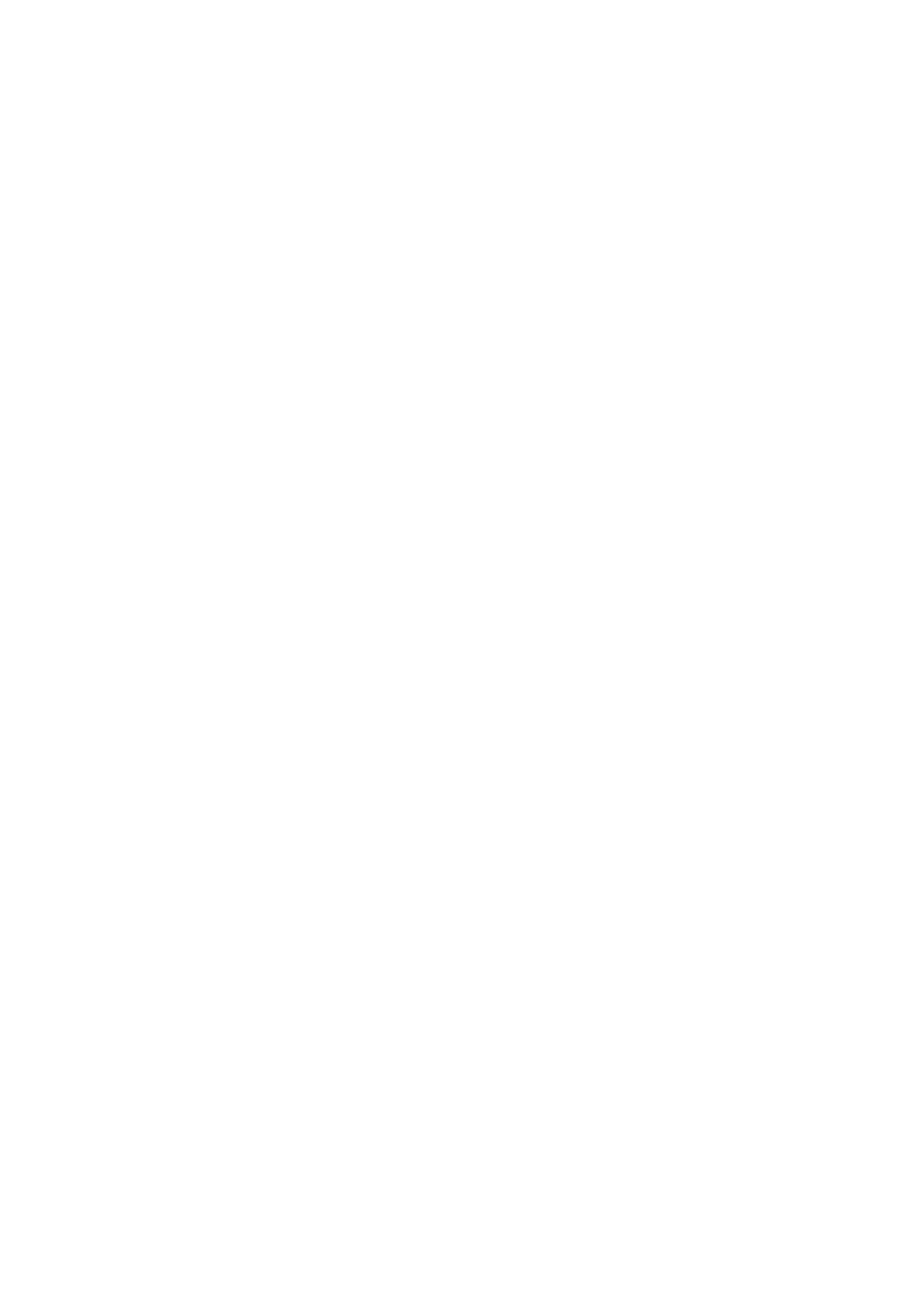

Australian Capital Territory

# **Liquor Amendment Regulations 2003 (No 1)**

**Subordinate Law SL2003-45** 

made under the

*Liquor Act 1975* 

#### **1 Name of regulations**

These regulations are the *Liquor Amendment Regulations 2003 (No 1)*.

### **2 Commencement**

These regulations commence on the day after their notification day.

*Note* The naming and commencement provisions automatically commence on the notification day (see Legislation Act, s 75 (1)).

### **3 Legislation amended**

These regulations amend the *Liquor Regulations 1979*.

Authorised by the ACT Parliamentary Counsel—also accessible at www.legislation.act.gov.au